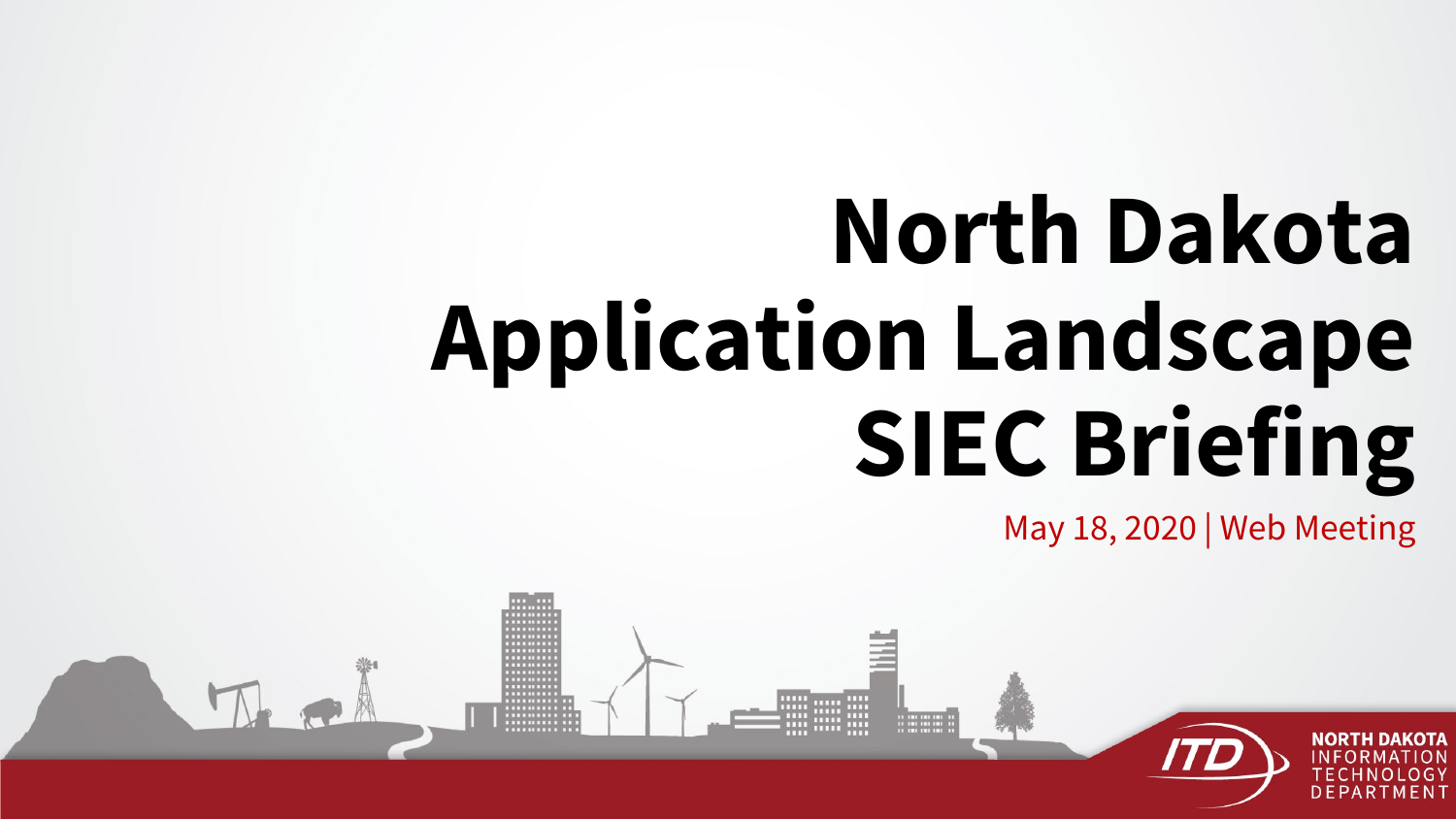#### **SLIGP 2.0 Tasks**

- 1. Project Summary
- 2. Gaps in Capabilities
- 3. Next Steps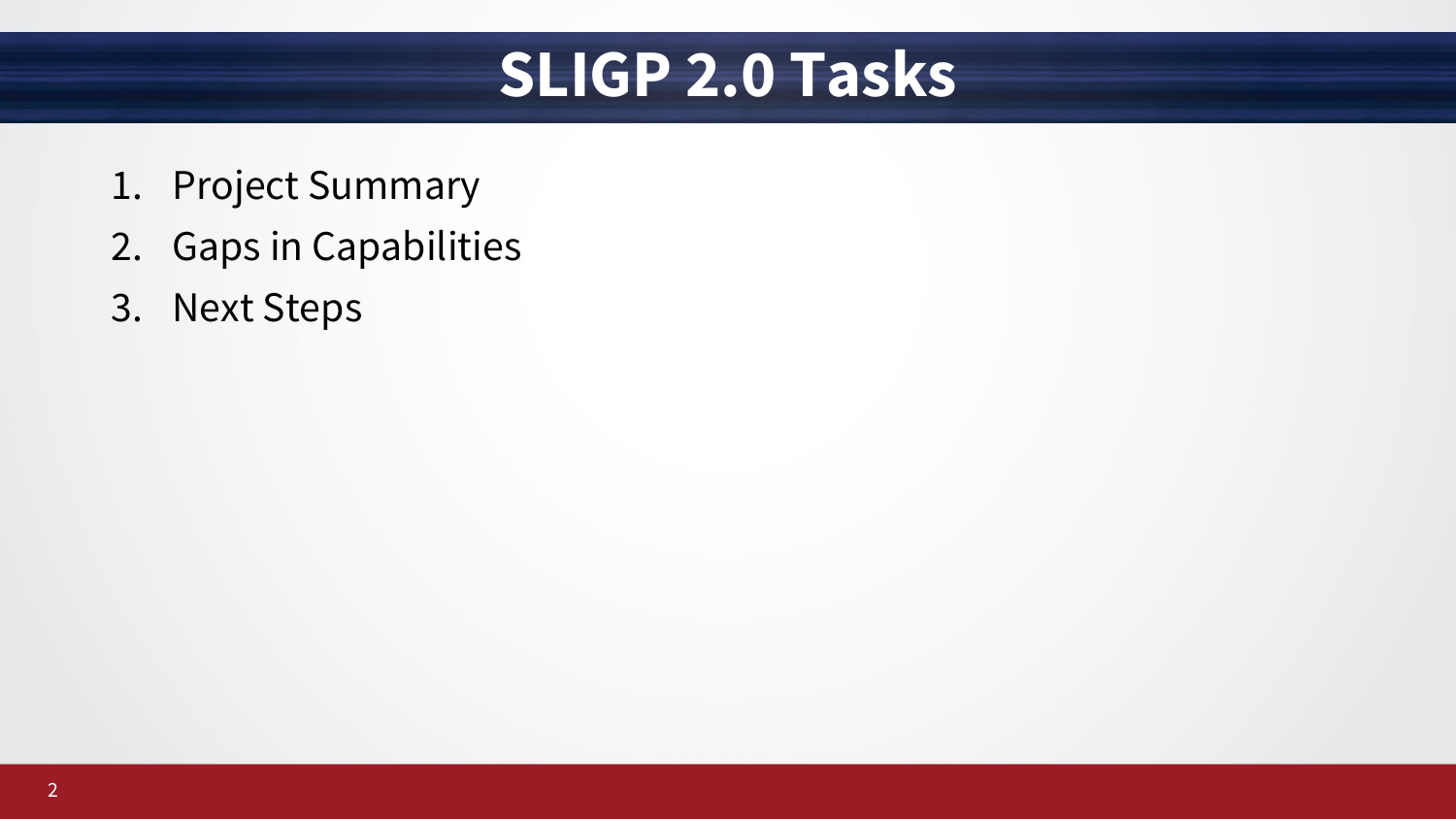# **Project Summary**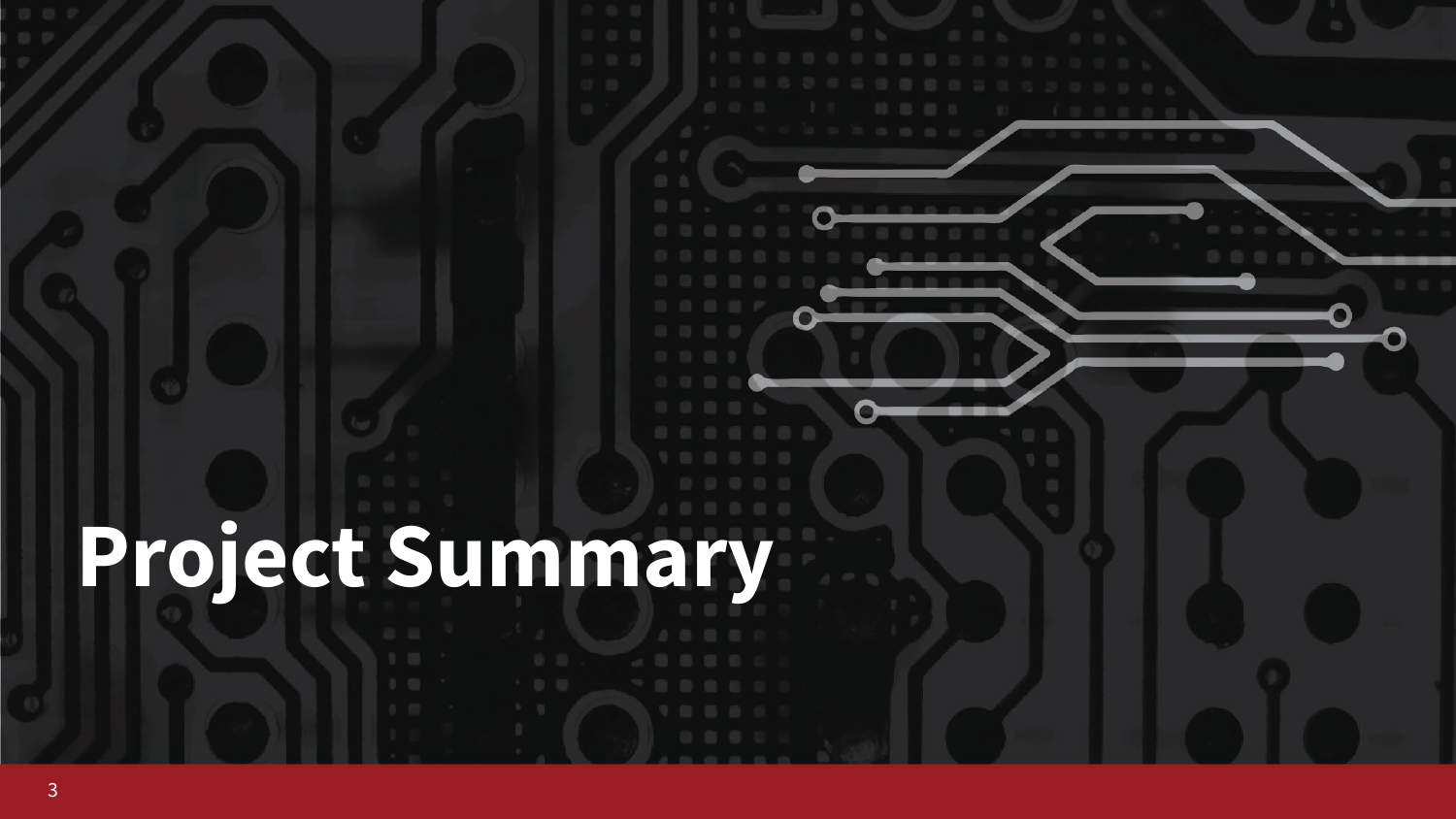### **SLIGP 2.0 Project Outline**

• **Application Landscape:** Based on a review of survey participants (530) and interviews (78) statewide to collect gaps in capabilities on applications, software and databases

| Region              |  |  | NW Region   SW Region   NE Region   SE Region   State Agencies | Total |
|---------------------|--|--|----------------------------------------------------------------|-------|
| <b>Participants</b> |  |  |                                                                |       |

#### • **Policies & Agreements:**

- Outline of the Policy Template that incorporates the elements needed to facilitate better interoperability; includes and assessment of:
	- Governing Statues, Funding, Data Access & Control and Stakeholder Commitments

#### • **Strategic Plan / Summary Report:**

- Summarizes the gaps in capabilities, not the solution
- Aggregates & prioritizes gaps based on feedback from the CRIB members
- Identifies, where necessary, potential impacts in the context of a transition to FirstNet or adoption of FirstNet services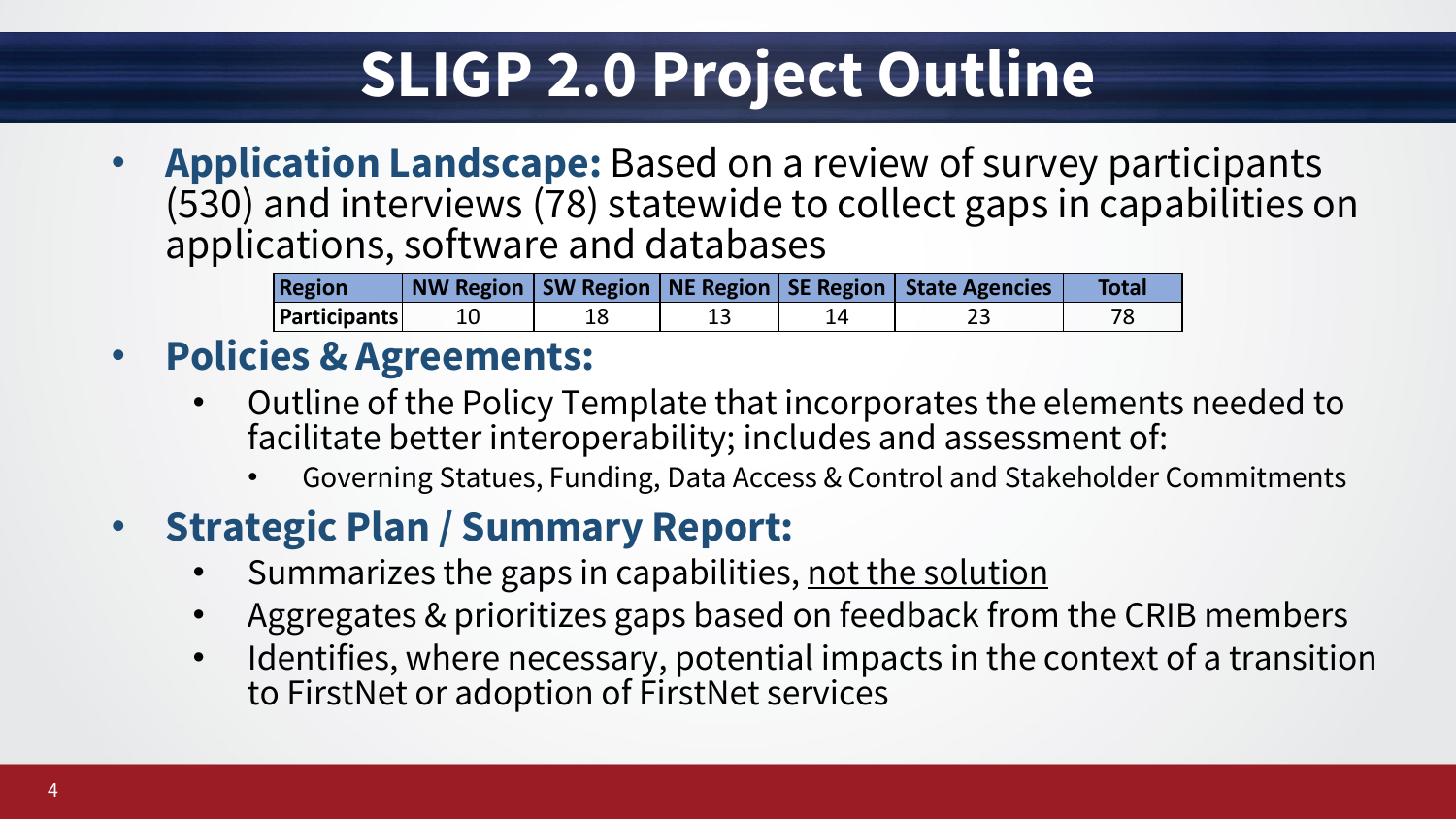## **Gaps in Capabilities (As ranked by the CRIBs)**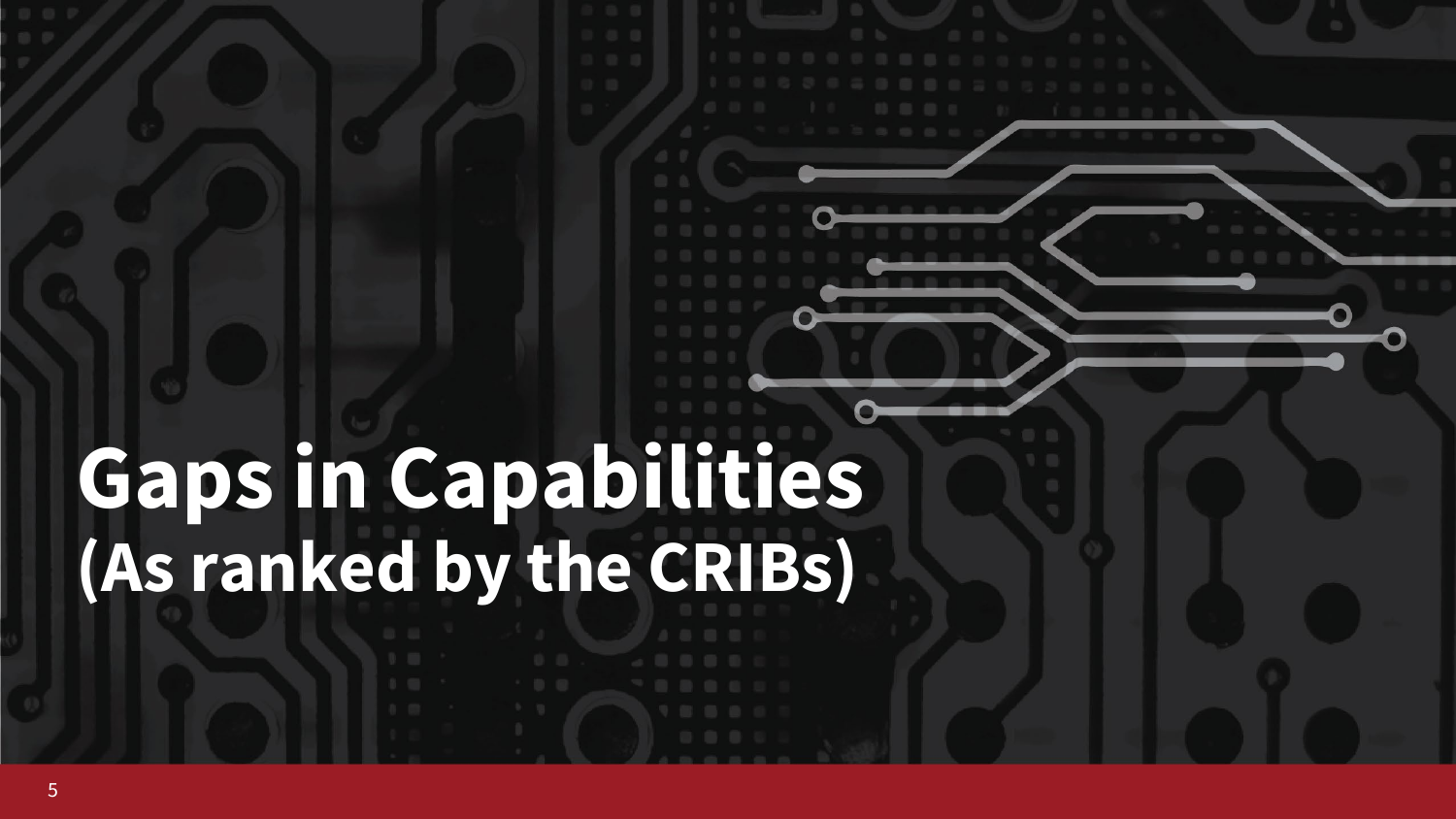### **Intro / Organization of Gaps**

- The gaps presented herein are presented as individual capabilities
- The presentation of these gaps are not intended to imply that individual applications or software must be developed to independently address each gap.
- Several gaps, listed herein, could potentially be addressed by a unified solution
- The list of gaps are given so that each capability can be prioritized individually and as a result, a solution can be scaled accordingly
- Priorities:

*Highest Priority – Stakeholder would like to see a solution* Indicated as a "Highest Priority" by at least three (3) CRIB regions *Priority – Stakeholder would like to see a solution investigated* Indicated as a "Highest Priority" and/or a "Priority" by at least three (3) CRIB regions *No Designation of Priority*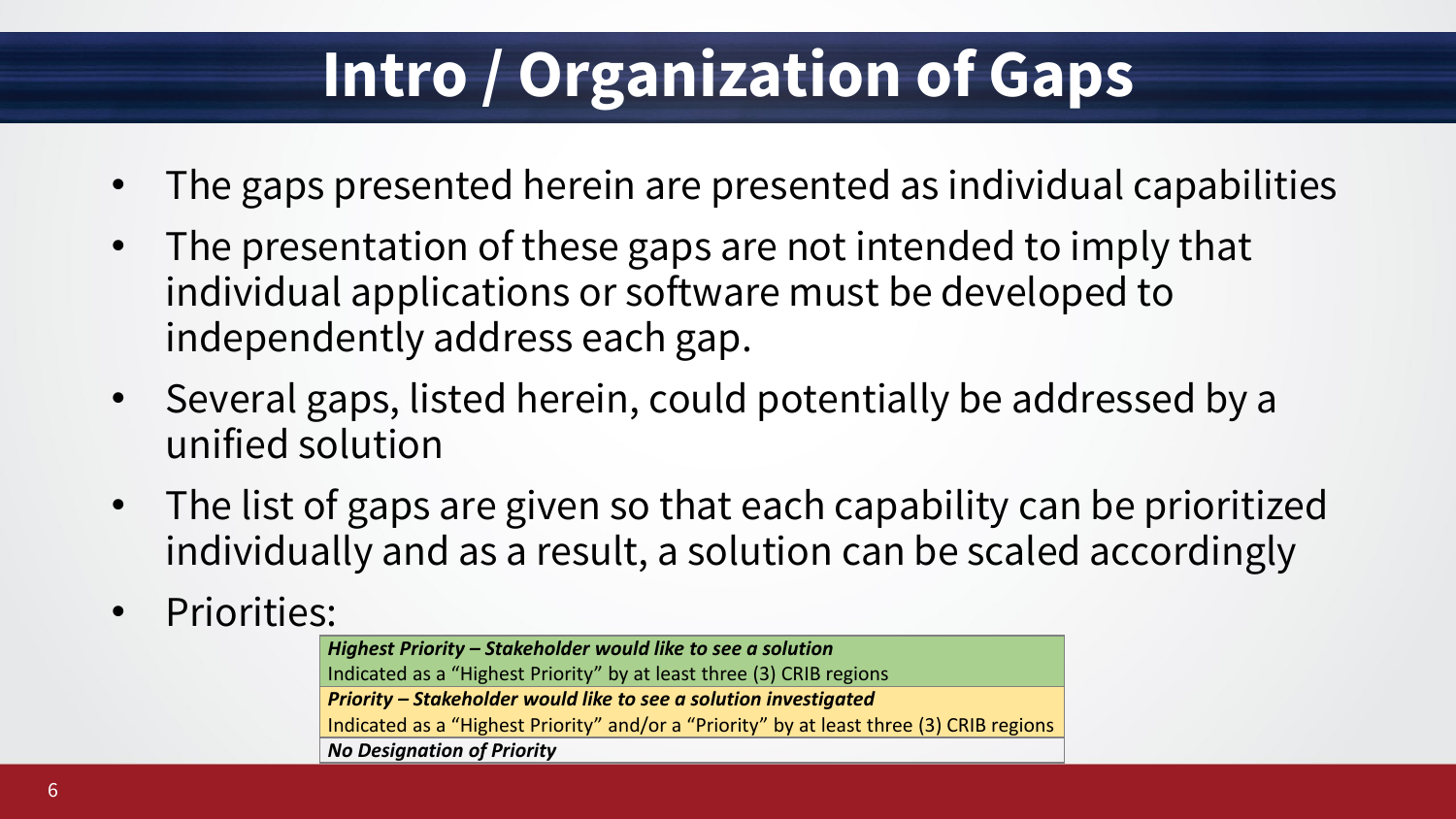### **Identified Gaps in Capabilities**

- **Sharing of Caution Notices, Contact History and Person of Interest Notifications (Highest Priority)** 
	- Inter-agency and inter-discipline sharing of law enforcement data (caution notices, contract history & POI notifications)

#### • **Incident Notification Mobile Application (Highest Priority)**

- A low-cost mobile application solution that can receive CAD incident notification data and pages for field personnel; provides similar functionality as CAD mobile clients
- **Sharing Location and Unit Status (Highest Priority)**
	- The ability to share location and unit status of all dispatched units with neighboring agencies or jurisdictions that are not using the same CAD system or vendor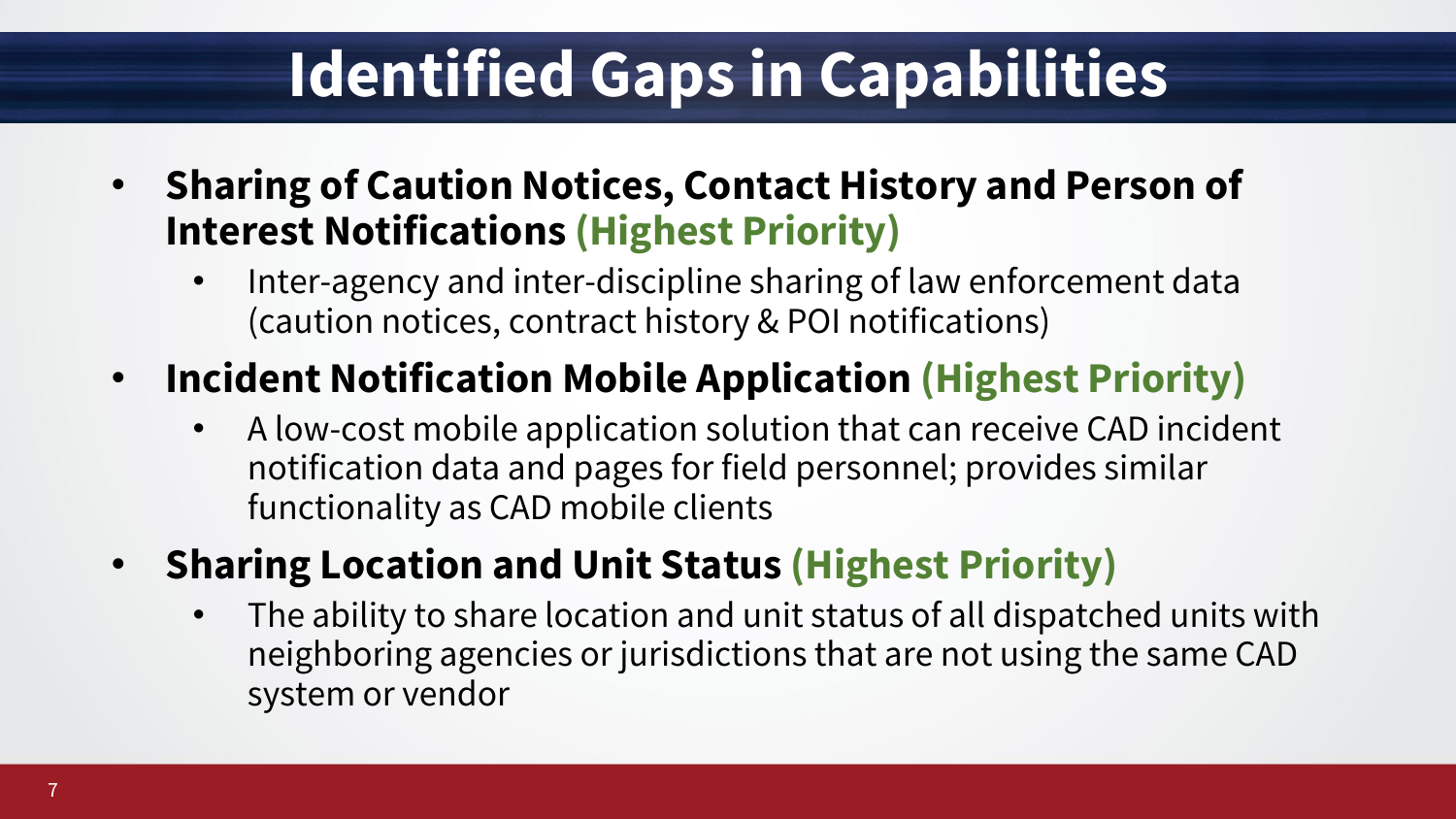### **Identified Gaps in Capabilities cont.**

- **Situational Awareness Incident Map (Highest Priority)**
	- A real-time GIS view of critical, multi-agency, information including unit status & location, whiteboarding, affected areas, weather and other dynamic data
- **Central Repository for Map Data (Priority)**
	- A central repository created for the purpose of storing all GIS map layers that have a public safety focus. It would provide a single searchable interface for relevant map layers that can be used by all public safety agencies
- **CAD-to-CAD Incident Data Sharing (Highest Priority)**
	- The ability to share CAD incident data with other agencies or jurisdictions' CAD systems.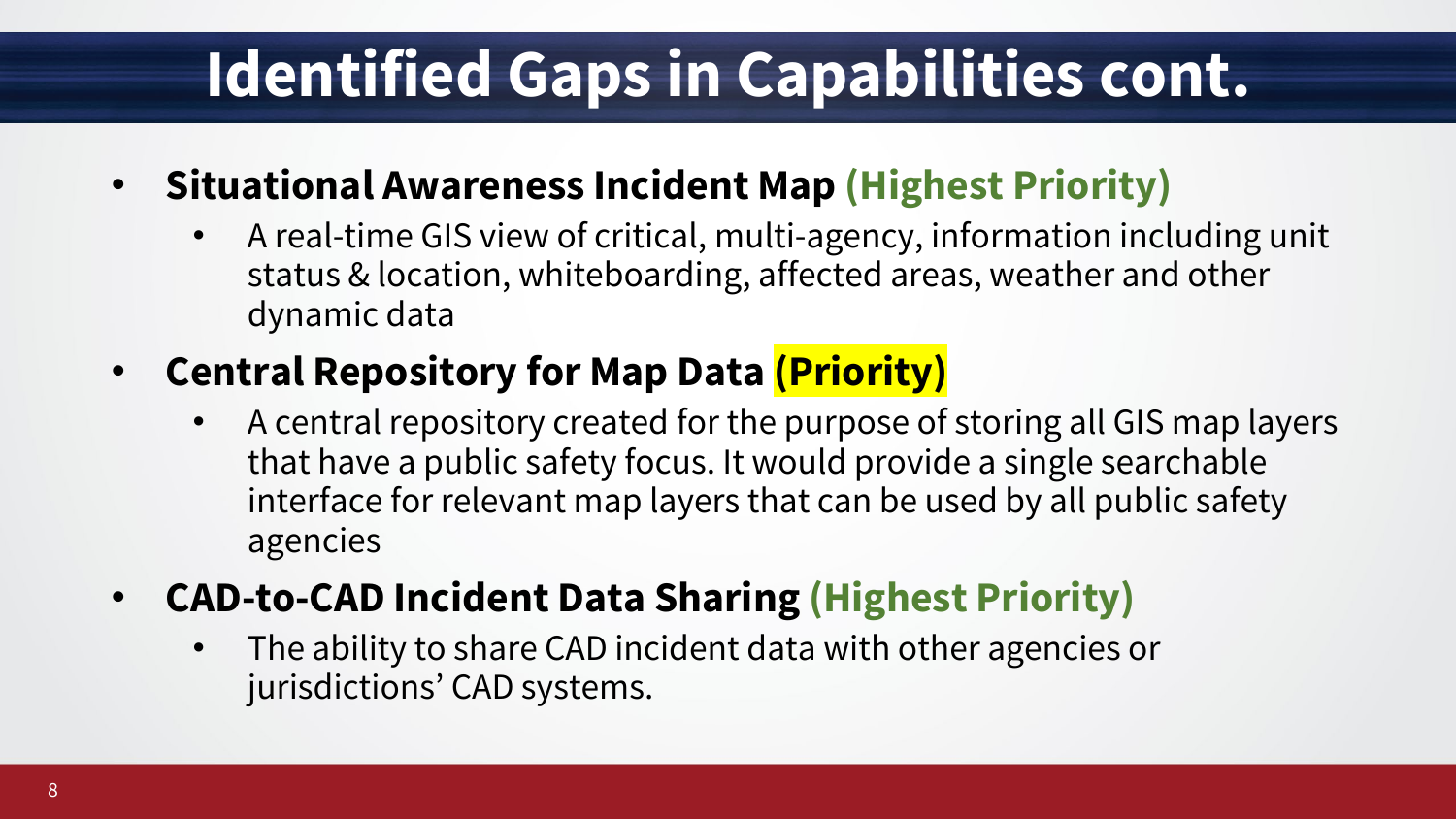### **Identified Gaps in Capabilities cont.**

- **Road Status Information Map (Priority)**
	- The ability to integrate the state and local road and highway status into a single map interface with the ability for dispatcher or local agency end user updates.

#### • **Prisoner Transport Coordination (Priority)**

• A prisoner transportation coordination framework that would enable jails and law enforcement agencies to identify planned transports and coordinate efforts to improve efficiency

#### • **Emergency Road Maintenance**

• A streamlined workflow management process and interface to initiate requests for emergency road maintenance.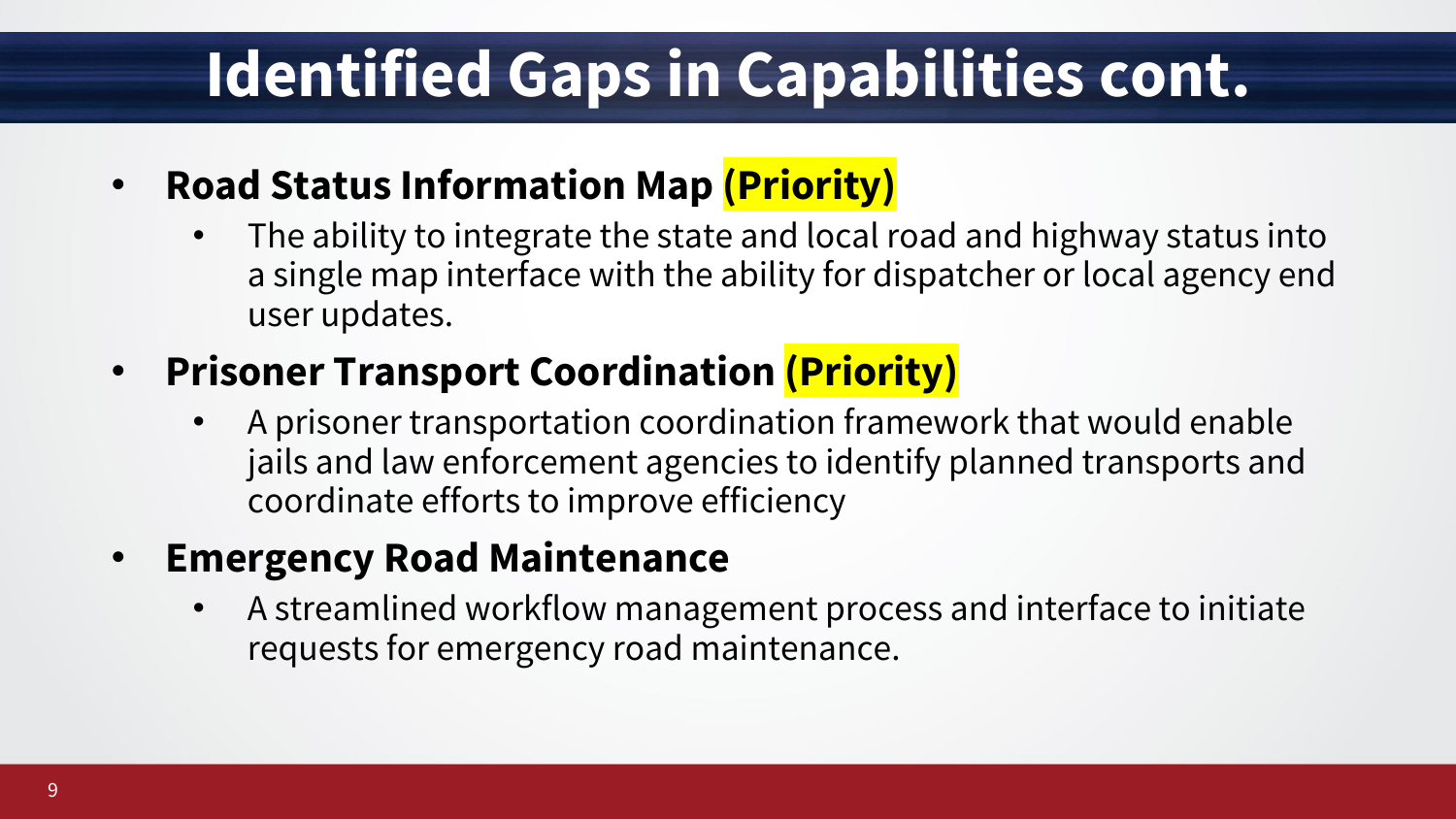### **Identified Gaps in Capabilities cont.**

#### • **PTT over Broadband**

• A cross-carrier push-to-talk voice smartphone application that would be used for non-critical communication or where the local land mobile radio network does not serve.

#### • **Cross-Agency Messaging Application**

• A cross-platform messaging application that allow users to communicate via text, voice, or video, file sharing, and image sharing that is compliant with the open records statues.

#### • **Other Issues Mentioned (Unranked)**

• Video (drone), CAD limitations, Helicopter Transport, Public Mapping Updates, and Hospital Status Messages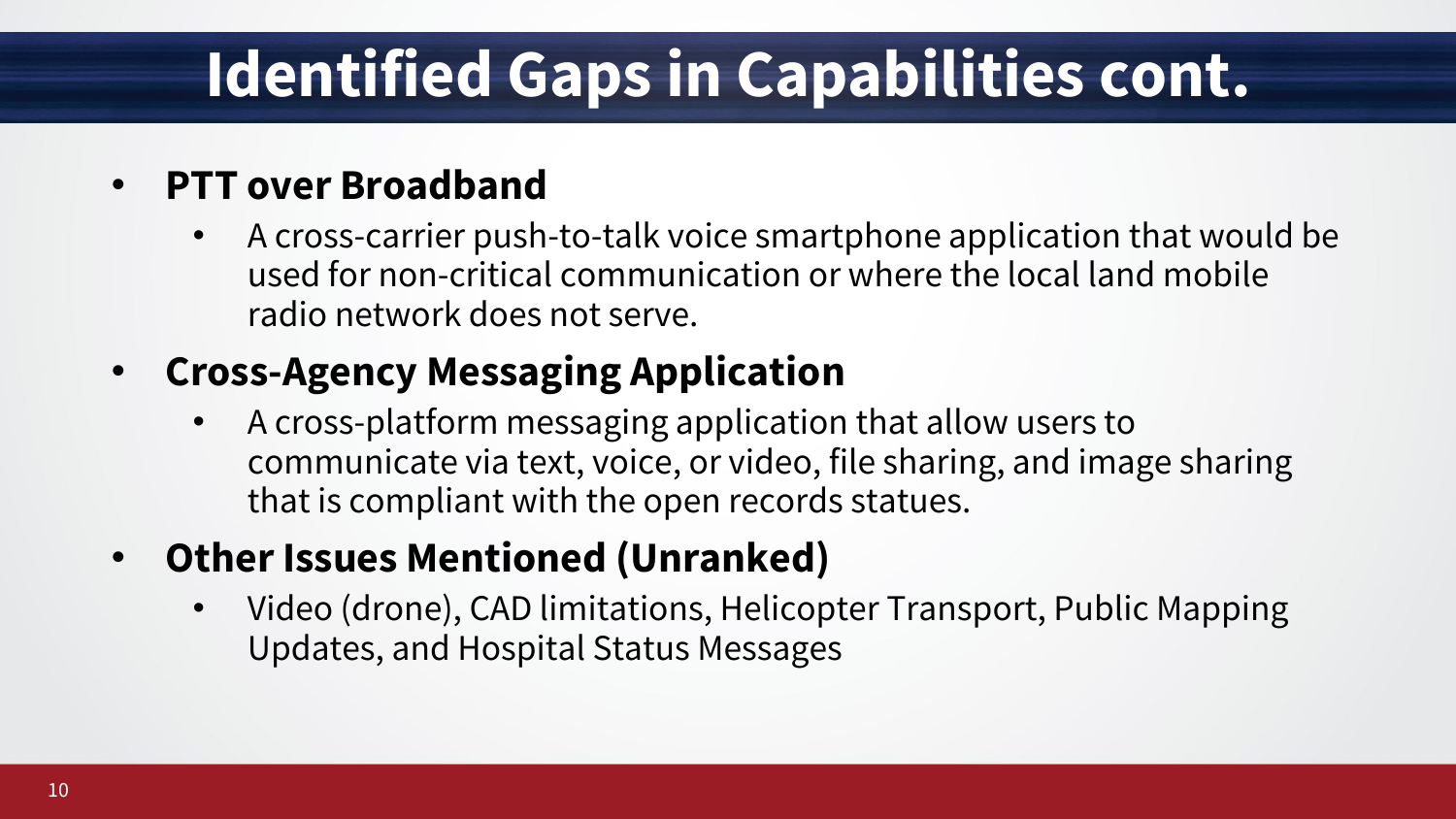### **CRIB Ranking**

| <b>Gaps in Capabilities:</b>                                     |     | <b>NW</b><br><b>Region</b> | <b>SE</b><br><b>Region</b> | <b>NE</b><br><b>Region</b> | <b>SW</b><br><b>Region</b> |
|------------------------------------------------------------------|-----|----------------------------|----------------------------|----------------------------|----------------------------|
| <b>Caution Notices, Person-of-Interest &amp; Contact History</b> | 1.8 | 1                          |                            | 4                          |                            |
| <b>Incident Notification Mobile Client</b>                       | 3.8 | $\overline{\mathbf{3}}$    | 6                          |                            |                            |
| <b>Sharing Location &amp; Unit Status</b>                        |     | 5                          | 3                          | 3                          | 6                          |
| <b>Situational Awareness Incident Map</b>                        |     | $\overline{4}$             | $\overline{2}$             | 5                          |                            |
| <b>Central Repository for Map Data</b>                           |     | 9                          | 4                          | 7                          | $\overline{2}$             |
| <b>CAD-to-CAD Incident Data</b>                                  |     | 6                          | 8                          | $\overline{2}$             | 8                          |
| <b>Road Status Information Maps</b>                              |     | 7                          | 5                          | 9                          | 4                          |
| <b>Prisoner Transport</b>                                        |     | $\overline{2}$             | 7                          | 8                          | 9                          |
| <b>Emergency Road Maintenance</b>                                |     | 8                          | 11                         | 11                         | 3                          |
| <b>PTT over Broadband</b>                                        |     | 11                         | 9                          | 6                          | 10                         |
| <b>Cross-Agency Messaging App</b>                                |     | 10                         | <b>10</b>                  | 10                         | 11                         |

*Highest Priority – Stakeholder would like to see a solution* Indicated as a "Highest Priority" by at least three (3) CRIB regions *Priority – Stakeholder would like to see a solution investigated* Indicated as a "Highest Priority" and/or a "Priority" by at least three (3) CRIB regions *No Designation of Priority*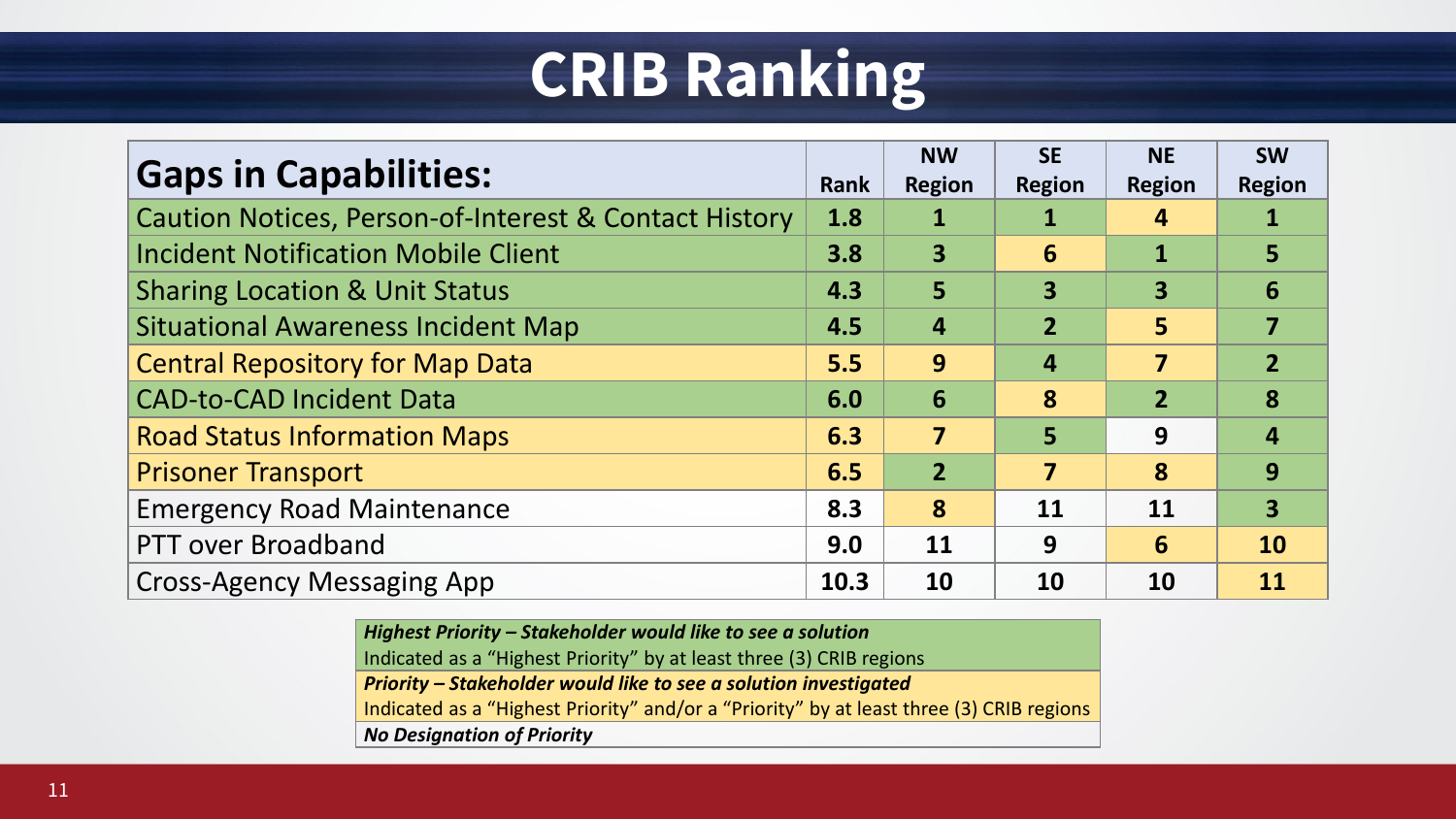## **Recommended Next Steps**